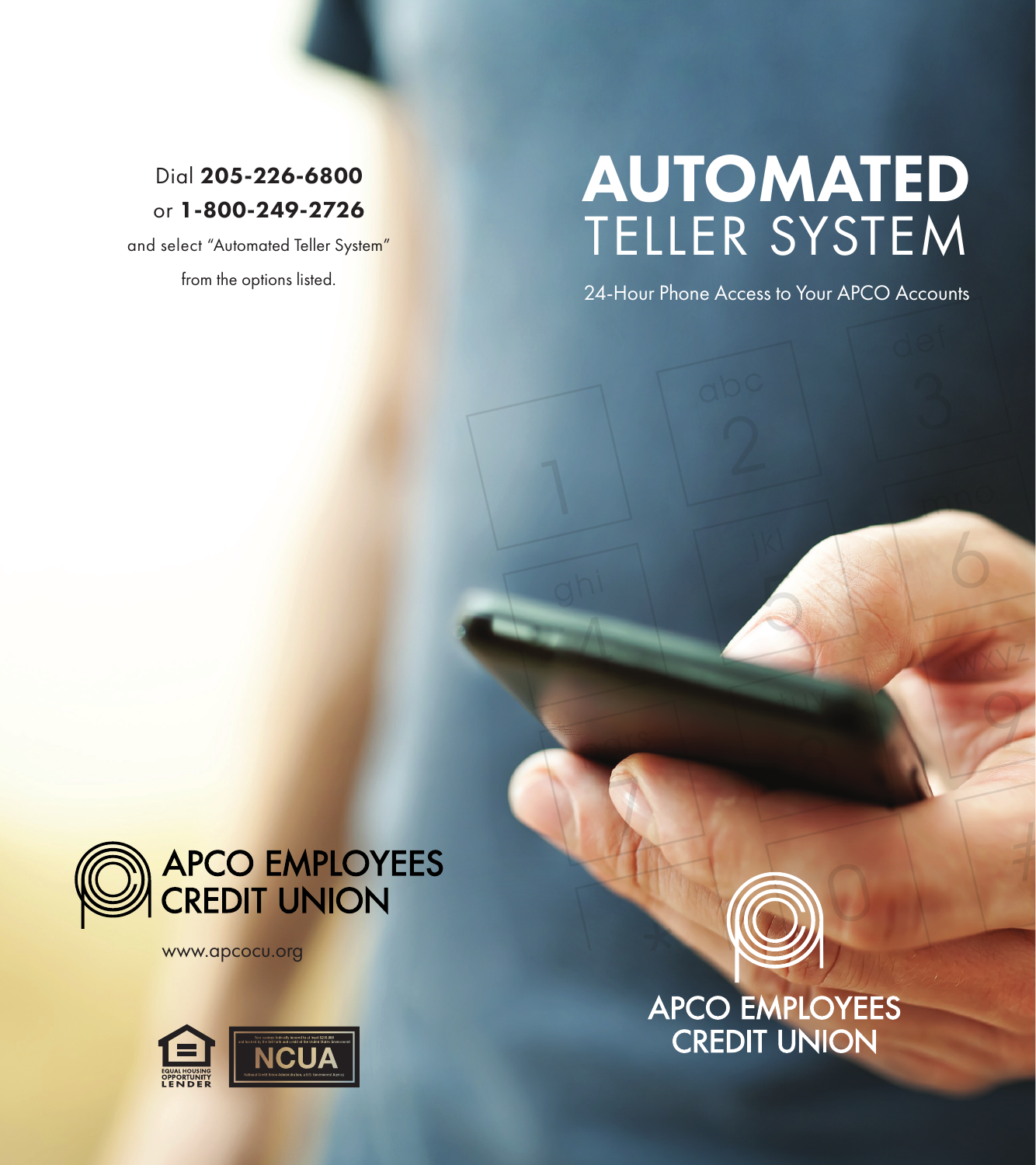## Welcome to APCO Employees Credit Union's Automated Teller System

With the Automated Teller System you can perform transactions on your Credit Union accounts from any telephone - all at your convenience 24 hours a day, seven days a week. Plus, it's free– there's no cost to sign up for the Automated Teller System and no charge to use it.

You choose a four-digit PIN number to use with your account number. When you call from a touch tone telephone, a voice will answer and guide you through the steps required to complete your transaction.

Here are a few things you need to remember about the Automated Teller System:

- Press the # (pound sign) to complete each entry.
- Checks for withdrawals or loan advances are made out only in the primary member's name and are mailed to the address on file. Check requests before noon Central Time will be mailed the same business day. Requests received after noon will be mailed the next business day.
- The minimum loan advance amount by check is \$300.
- The Automated Teller System system can be accessed only through the use of a touch tone telephone.
- Transactions are posted automatically.

### To Use the System

Dial 205-226-6800 or 1-800-249-2726 and select "Automated Teller System" from the options listed. The System will answer and provide you with step by step instructions for completing transactions and inquiries on your account.

#### Welcome Greeting

*Welcome to APCO Employees Credit Union's Automated Teller System.* 

*Please listen carefully as our menu options have changed.*

*If you are a member and would like to access your account, press 1*

 *Please enter your account number followed by the pound sign.* 

 *Please enter your pin number followed by the pound sign.*

 *Please wait while we verify your information.* 

*To speak with a member service representative, press 0*

*To end this call, press 8*

#### Tips

*Here are a few informational tips before getting started:*

*If you would like to bypass this information, you may enter your selection at any time.* 

*All amounts are entered without a decimal. For example, 25 dollars will be entered as 2500 followed by the pound sign*

*For our current rates and fees, please visit us online at www.apcocu.org*

|                | <b>Checking Accounts</b> (Balance, Amount Available, 1—Deposit Info, 2—Account Activity, 3—YTD Dividends, 4—Prior YTD dividends) |  |  |  |
|----------------|----------------------------------------------------------------------------------------------------------------------------------|--|--|--|
| $\overline{2}$ | <b>Savings Accounts</b> (Balance, Amount Available, 1—Deposit Info, 2—Account Activity, 3—YTD Dividends, 4—Prior YTD dividends)  |  |  |  |
| 3              | <b>Transfers or Withdrawals</b> (1—Transfers, 2—Cross Account Transfers, 3—Withdrawal by Check)                                  |  |  |  |
| 4              | Loans (1-Loan Inquiry, 2-Loan Payoff)                                                                                            |  |  |  |
| 5              | Certificates (1-Balance, 2-Dividend Rate & Maturity Rate, 3-Last Five Deposits, 4-YTD Dividends, 5-Prior YTD Dividends)          |  |  |  |
| 6              | <b>Credit Cards</b> (1-Balance, 2-Payment Information)                                                                           |  |  |  |
| 7              | Additional Information (1-Change PIN, 2-Speak with a MSR, 3-To access another account number)                                    |  |  |  |
| 8              | To end this call                                                                                                                 |  |  |  |
| 9              | To return to the previous menu                                                                                                   |  |  |  |
| $\mathbf 0$    | To speak with a Member Service Representative                                                                                    |  |  |  |
| ∗              | To hear your choices again                                                                                                       |  |  |  |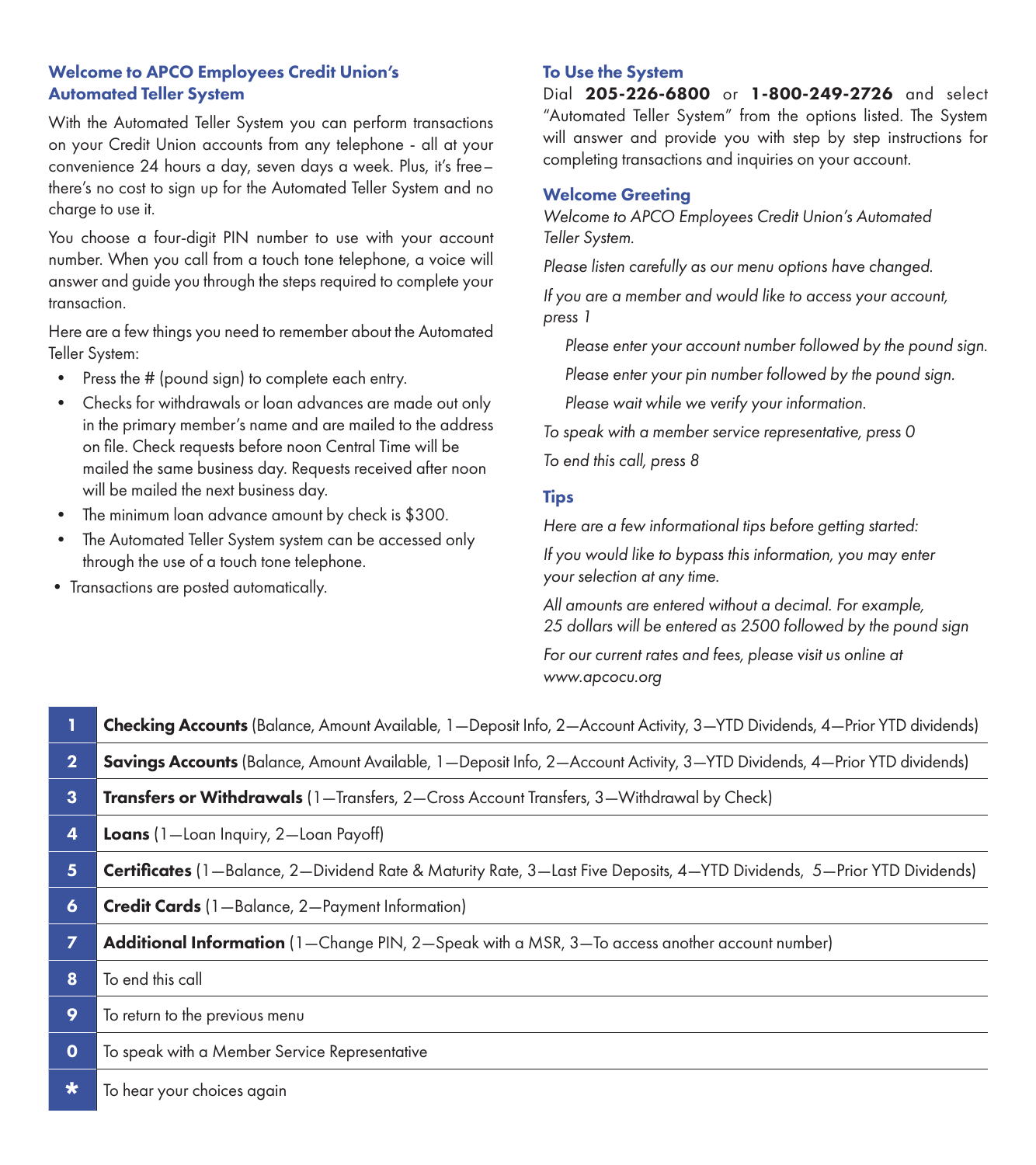# Automated Teller System Service Request

| Member's Name (Please Print)<br>Credit Union Account Number (seven digits)                                                                                                                               | take all steps necessary so I may transfer funds in my APCO<br>account listed below to the APCO account(s) of others listed<br>below either through Online Banking or by telephone through the<br>Automated Teller System. I agree that all terms of my electronic<br>fund transfer disclosure remain in full force and effect and govern<br>all transfers, except as amended herein. I agree transfers cannot<br>be reversed and transferred funds become the property of any<br>owner of that account. |                                            |  |
|----------------------------------------------------------------------------------------------------------------------------------------------------------------------------------------------------------|----------------------------------------------------------------------------------------------------------------------------------------------------------------------------------------------------------------------------------------------------------------------------------------------------------------------------------------------------------------------------------------------------------------------------------------------------------------------------------------------------------|--------------------------------------------|--|
| <b>Street Address</b>                                                                                                                                                                                    |                                                                                                                                                                                                                                                                                                                                                                                                                                                                                                          |                                            |  |
| City                                                                                                                                                                                                     | Member's Name (Please Print)                                                                                                                                                                                                                                                                                                                                                                                                                                                                             |                                            |  |
|                                                                                                                                                                                                          |                                                                                                                                                                                                                                                                                                                                                                                                                                                                                                          | Credit Union Account Number (seven digits) |  |
| State<br>Zip                                                                                                                                                                                             |                                                                                                                                                                                                                                                                                                                                                                                                                                                                                                          |                                            |  |
| <b>E-mail Address</b>                                                                                                                                                                                    | Member's Signature                                                                                                                                                                                                                                                                                                                                                                                                                                                                                       | Date                                       |  |
| Home Phone                                                                                                                                                                                               | Listed below are the account(s) I request to be able to transfer<br>funds into. I agree I am totally responsible for the correctness of<br>the name(s) and account number(s).                                                                                                                                                                                                                                                                                                                            |                                            |  |
| Mobile Phone                                                                                                                                                                                             |                                                                                                                                                                                                                                                                                                                                                                                                                                                                                                          |                                            |  |
|                                                                                                                                                                                                          | <b>Account Owner's Name</b>                                                                                                                                                                                                                                                                                                                                                                                                                                                                              | Credit Union Account Number                |  |
| Work Phone                                                                                                                                                                                               |                                                                                                                                                                                                                                                                                                                                                                                                                                                                                                          |                                            |  |
| In order to use our Automated Teller System, we ask you to choose<br>a personal identification number (PIN) to safeguard against unau-<br>thorized access to your accounts. We recommend that you do not | <b>Account Owner's Name</b>                                                                                                                                                                                                                                                                                                                                                                                                                                                                              | Credit Union Account Number                |  |
| use your address, your birthday, your phone number, or any other<br>obvious number for your PIN number.                                                                                                  | <b>Account Owner's Name</b>                                                                                                                                                                                                                                                                                                                                                                                                                                                                              | Credit Union Account Number                |  |
| Your four digit PIN number                                                                                                                                                                               | <b>Account Owner's Name</b>                                                                                                                                                                                                                                                                                                                                                                                                                                                                              | Credit Union Account Number                |  |
| It could take five (5) business days before your PIN is activat-<br>ed and you may start using the system. Call 205-226-6800 or<br>1-800-249-2726 and select "Automated Teller System" to test           | <b>Account Owner's Name</b>                                                                                                                                                                                                                                                                                                                                                                                                                                                                              | Credit Union Account Number                |  |
| your PIN.                                                                                                                                                                                                | <b>Account Owner's Name</b>                                                                                                                                                                                                                                                                                                                                                                                                                                                                              | <b>Credit Union Account Number</b>         |  |

Please return this request form to your Credit Union office in a sealed envelope marked Automated Teller System Service Request.

# Transfer Authorization Form I hereby authorize APCO Employees Credit Union (APCO) to